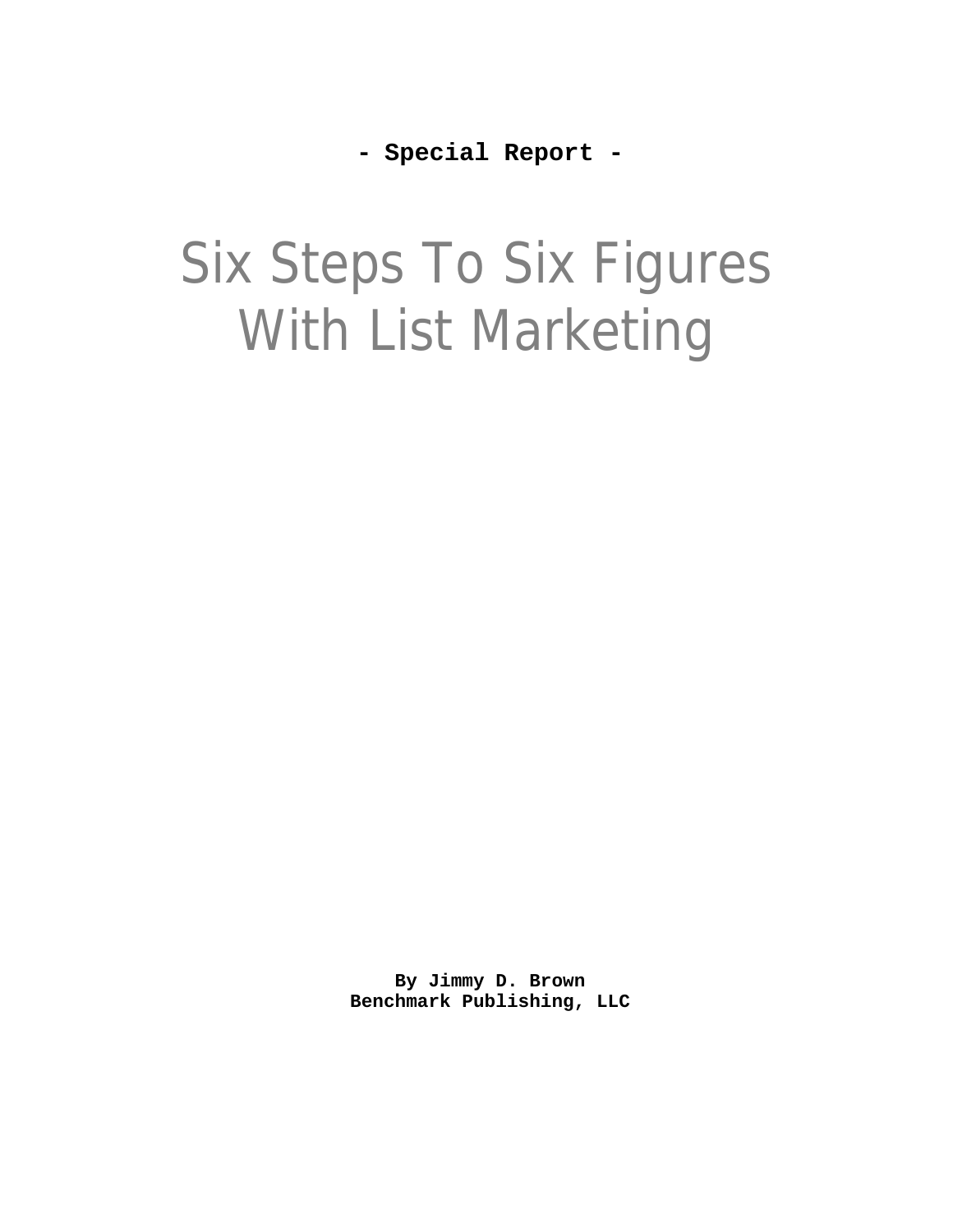## **NOTICE: You DO Have the Right to Reprint or Resell this Report!**

## You Also MAY Give Away, Sell or Share the Content Herein

© Copyright 2007 Jimmy D. Brown

**ALL RIGHTS RESERVED.** You may sell or give away this report as long as it is not altered in any way, falsely misrepresented or distributed in any illegal or immoral manner.

#### **DISCLAIMER AND/OR LEGAL NOTICES:**

The information presented herein represents the view of the author as of the date of publication. Because of the rate with which conditions change, the author reserves the right to alter and update his opinion based on the new conditions. The report is for informational purposes only. While every attempt has been made to verify the information provided in this report, neither the author nor his affiliates/partners assume any responsibility for errors, inaccuracies or omissions. Any slights of people or organizations are unintentional. If advice concerning legal or related matters is needed, the services of a fully qualified professional should be sought. This report is not intended for use as a source of legal or accounting advice. You should be aware of any laws which govern business transactions or other business practices in your country and state. Any reference to any person or business whether living or dead is purely coincidental.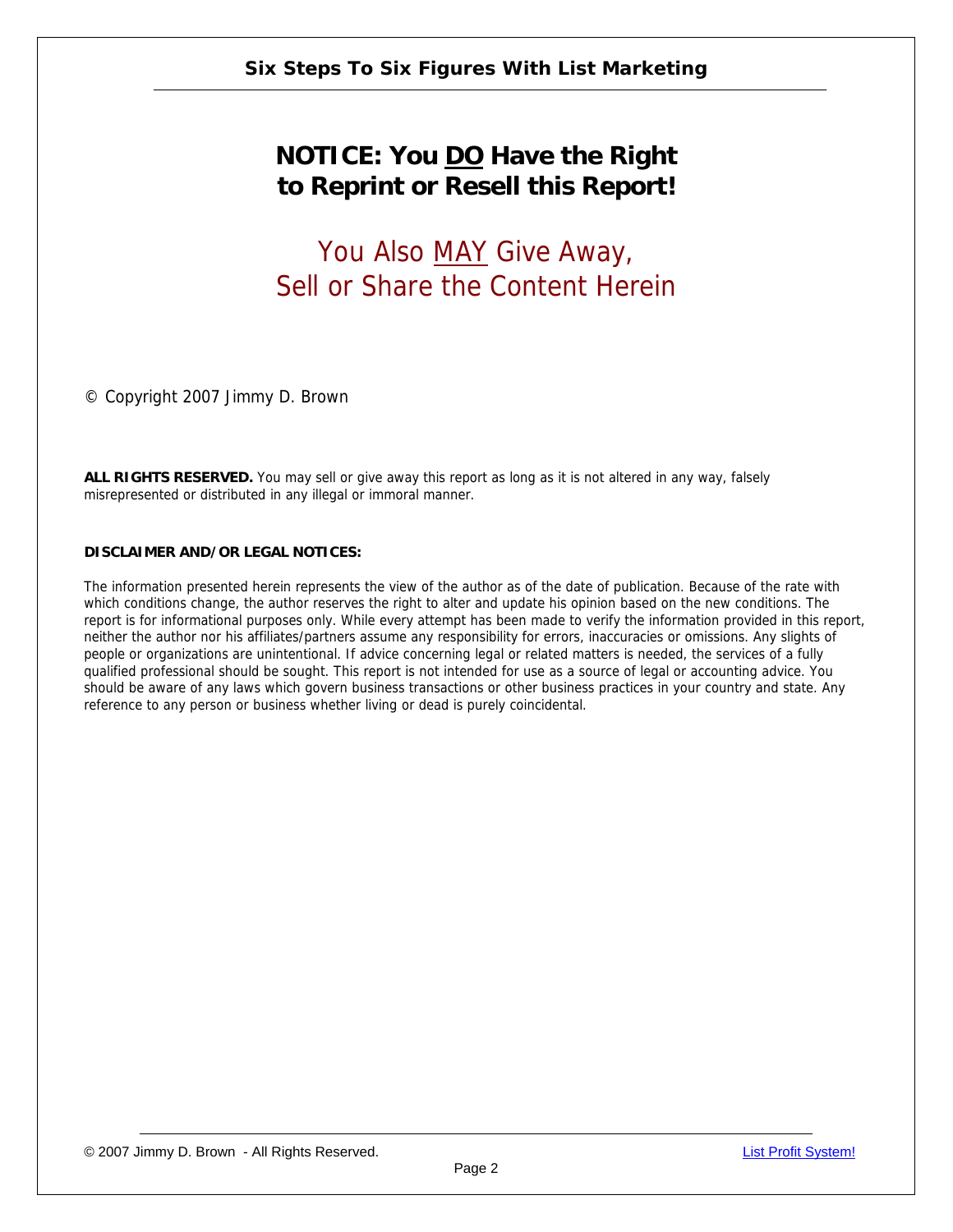### **About The Author**

#### **Jimmy D. Brown**



Jimmy D. Brown is widely considered one of the web's **leading email marketing consultants**.

He's been one of the featured speakers at the world's largest Internet marketing seminars, such as the **Big Seminar** and the **System Seminar**. He's been interviewed by some of the most successful marketers in the world, like Yanik Silver and Jim Edwards. He's privately counseled some of the top "gurus".

And those who've *submitted testimonials* for his products are like a who's who of Internet marketing...

- John Reese
- Armand Morin
- Terry Dean
- Paul Myers
- Stephen Pierce
- Jim Edwards
- Alex Mandossian
- Phil Wiley
- Ryan Deiss
- Jason Potash

Just to name a few.

His **[Small Reports Fortune](http://www.infoprofitshare.com/go.php?offer=janu001&pid=5)** course is getting rave reviews from seasoned Internet Marketers as well as from college students, stay-at-home moms and retired grandparents. In the Small Reports for Big Profits system he outlines a step-by-step plan that is simple to follow, yet incredibly powerful when it comes to generating large amounts of profits (think 6 figures).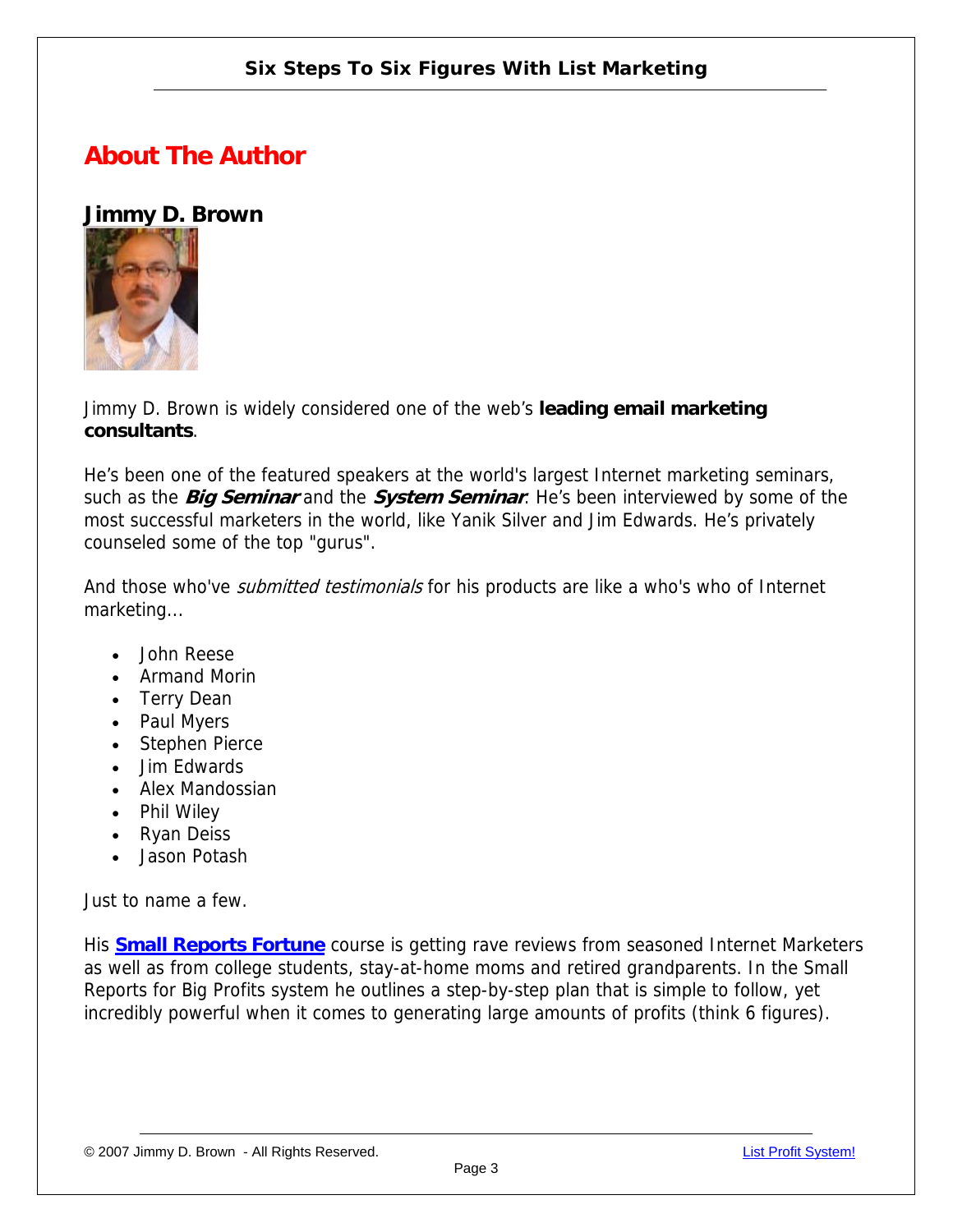His **[Get Email Results](http://www.infoprofitshare.com/go.php?offer=janu001&pid=3)** course breaks new ground in email marketing techniques. Not only will Jimmy teach you how to make sure your emails get delivered in the first place, he also shares his own techniques to write headlines that will catch your subscribers attention. And once you have them reading your email, his course will teach you how to write copy and make offers that make them pull out their wallets to spend money before they even finish reading your message.

Jimmy has helped thousands of people establish and grow online businesses since 1999, and has created **\*dozens of best-selling internet marketing courses\***.

When he's not working, Jimmy is found spending time with his family (lovely wife Paula and "just as stubborn as his daddy" son, Jacob) or out playing tennis.

He has an online daily devotional site at **[Living4Jesus.com](http://www.living4jesus.com/)** where over **700 of his original devotionals are archived**.

#### **Other products from Jimmy**:

- **[List Profit System](http://www.infoprofitshare.com/go.php?offer=janu001&pid=6)**
- **[Subject Line Secrets](http://www.infoprofitshare.com/go.php?offer=janu001&pid=2)**
- **[Email Strategies Explained](http://www.infoprofitshare.com/go.php?offer=janu001&pid=1)**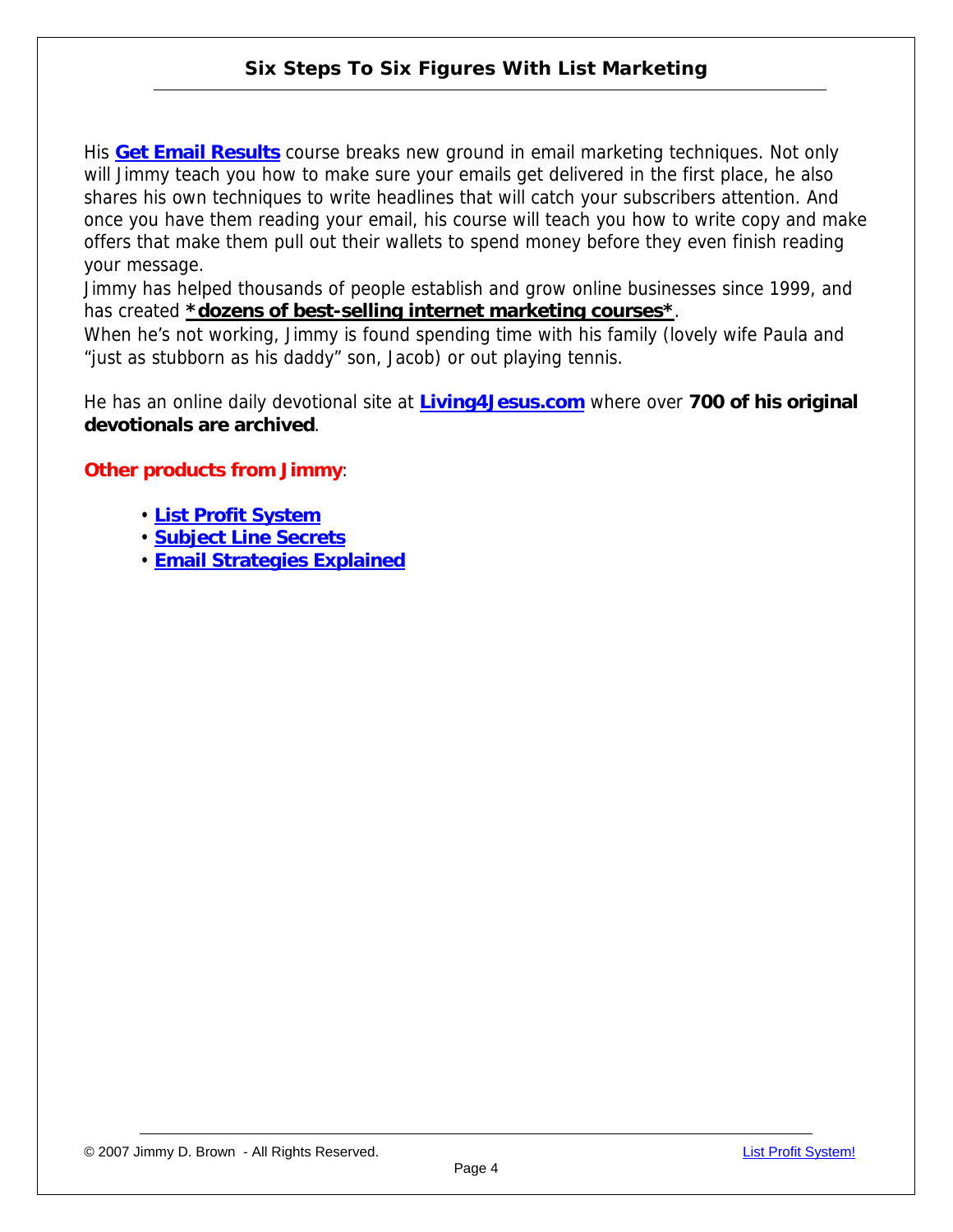## **Introduction**

**Special Report – PRINT THIS OUT FIRST** 

## Six Steps To Six Figures With List Marketing **by Jimmy D. Brown**

The fortune is in the list.

If you had a dollar for every time you've heard that said, well, you'd already have a fortune! :-)

However "*broken-recordish*" it may sound, **it IS a truthful statement**. The fortune REALLY IS in the list.

Fact is, if you possess the knowledge of how to grow and profit from opt-in lists, **you can pretty much write your own ticket**.

Now, to be sure, list marketing has MANY parts. Throw in words like *"autoresponder", "opt-in page", "conversion", "open rate", "delivery", "offers", "permission", "bounce", "white / black list", "call to action", "personalization", "subject line", "confirmed", "click-thru / click-thru rate", "targeting", "unique*  click", "hard / soft bounce", "demographic", and "campaign", along with a gazillion other terms, and it's easy to see why so many people don't ever get to the pot of gold at the end of the rainbow.

While there are many parts, **I believe there is only ONE system**.

It's not "my" system, it's THE system.

Everyone uses the same basic system. Some do it better than others. Some understand it better than others. Some explain it better than others. But, at the end of the day, it's the **same system**.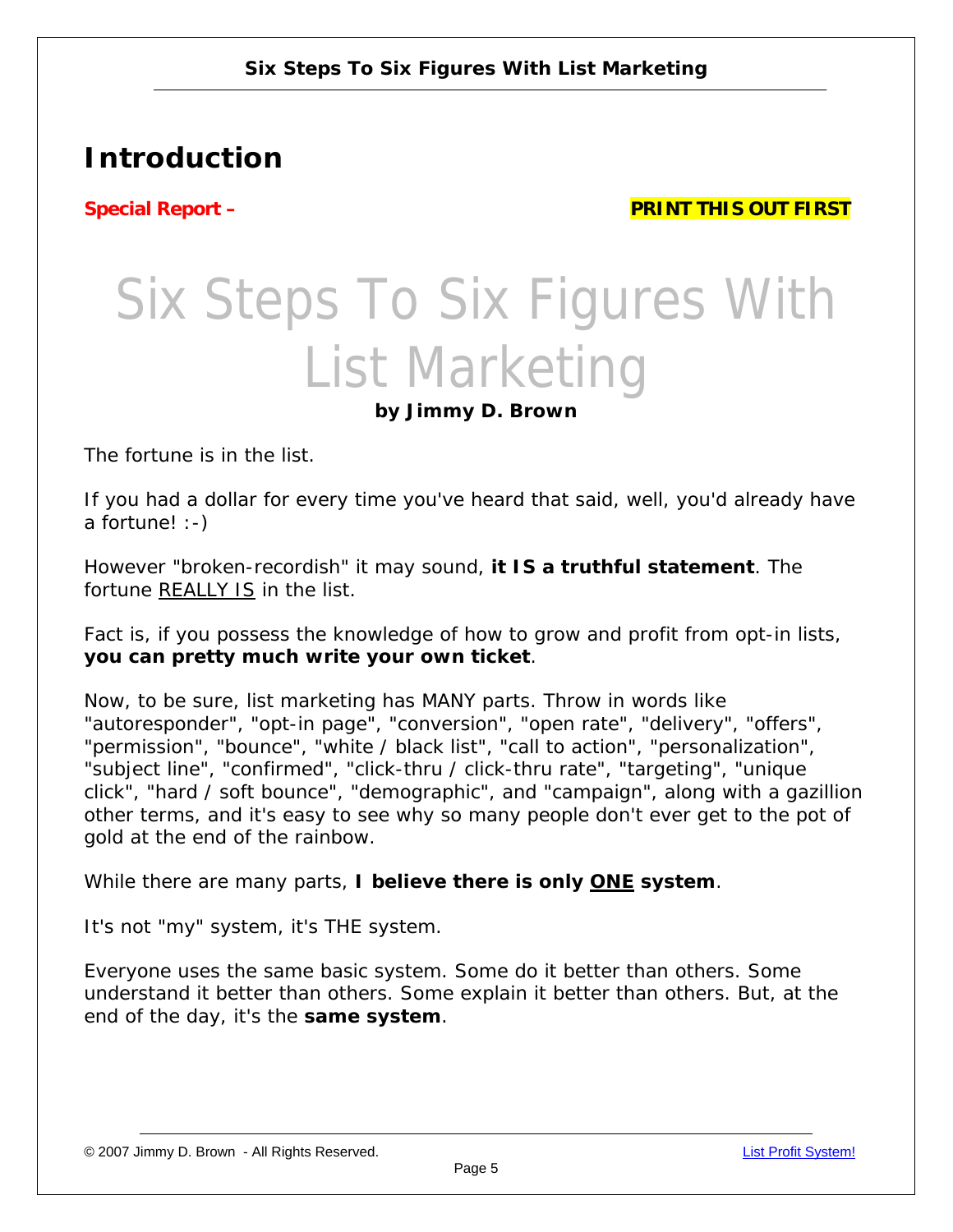Now, I'm going to explain this system to you in *my own proprietary way* that no one else on the planet uses. Remember, it's the same system - it's just *my unique way of explaining that system*.

And, along the way, I'll talk about each of the six parts of the system and share some insights that are also exclusively my own.

I call this universal system the "**List P.R.O.F.I.T. System™**" and I've been using it myself since 1997 (and using it SUCCESSFULLY since August 2000).

There are six steps in the system and - if you master them - you CAN easily make six figures online with nothing but your list.

The components of the **List P.R.O.F.I.T. System™** are...

- P PROMOTE your list.
- R REWARD the optin.
- O OFFER a proposal.
- F FIXATE attention.
- I INITIATE a response.
- T THWART the filters.

Now, I'm going to briefly explain each of these six steps in the remainder of this lesson.

Let's begin...

#### **P - PROMOTE your list**.

First things first, you need to get people to your site so they can join your list and give you permission to begin mailing to them. Obviously, it provides no value to you if you have a great list in place and *no one knows about it.*

In the **[List P.R.O.F.I.T. System audio course](http://www.infoprofitshare.com/go.php?offer=janu001&pid=6)** I share one of the BEST ways to drive traffic to your opt-in page as we look at *"P - PROMOTE your list"* in greater detail.

For now, I want to instill in you the great necessity of putting list-building at the forefront of **every business action you complete online from this day forth**.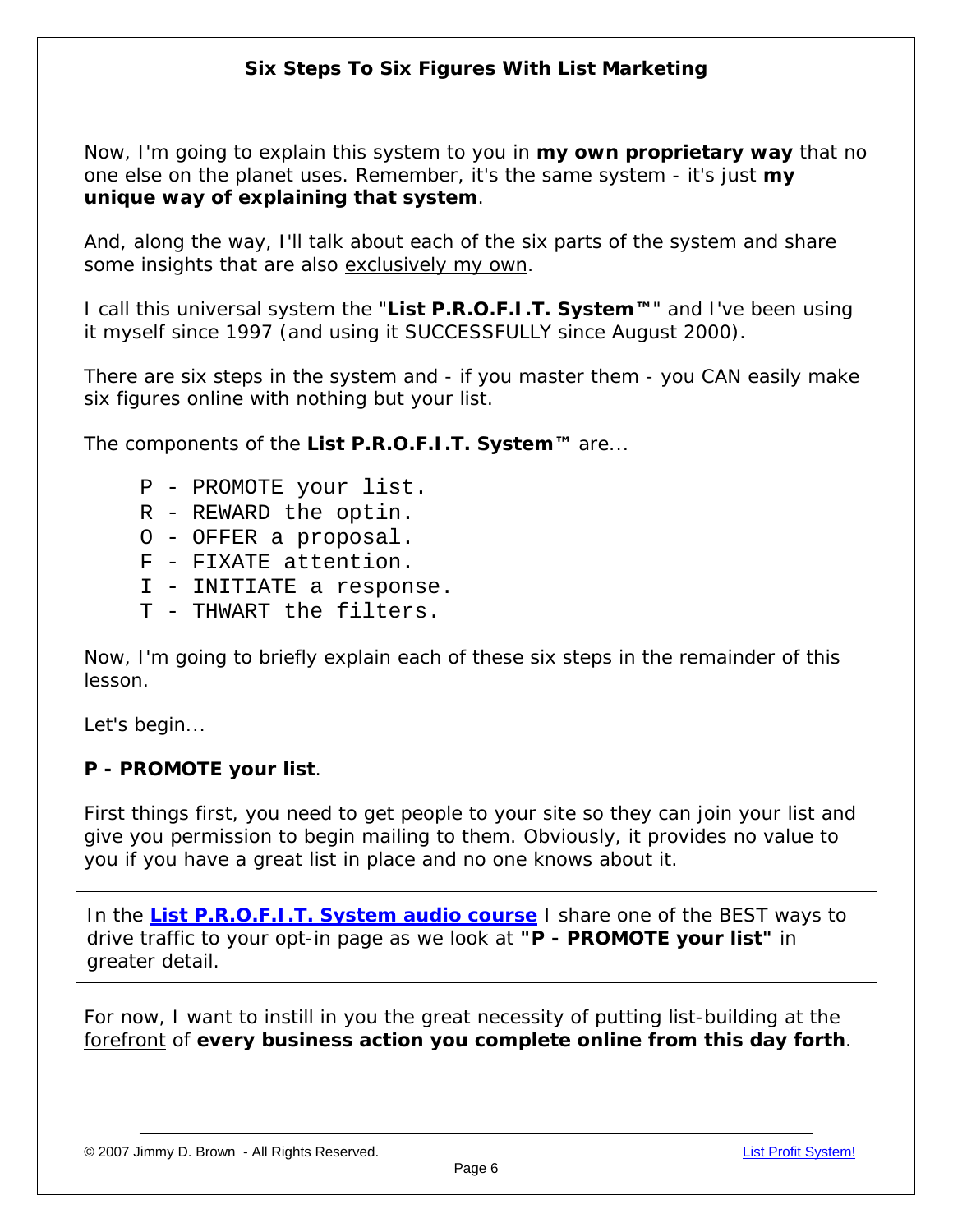Seriously, there is nothing you will do that is of more benefit to you than getting people to join your list.

Because of the great significance of building your list, it is important that your every move be towards ushering more people to your opt-in page.

And I mean, in **EVERYTHING**.

Write this following sentence down on a post-it note and put it in a spot very near your computer:

#### *"Everything I do must work towards list building."*

Listen to me carefully: when you hear or think or see the word "traffic" from this point on you think of directing that traffic to your opt-in page as your primary course of action. End of discussion.

- Don't promote that affiliate link until AFTER you've gotten them on a list!
- Don't sign off your post at a forum with a link to a sales page. Point it to your opt-in page!
- Don't buy advertisements to promote a product or a service or an offer - use ads to build your list!

The important thing that I want to stress is this: everything you do must work towards building a list. You have to have that mindset as you are growing your business. Ask yourself the question "*How can I use what I am doing right now to add more contacts to one of my lists*."

Promote your list. That's objective number one. Always. That doesn't change. Ever. Got it?

#### **R - REWARD the optin**.

Now getting people to your opt-in page and getting them to join your list are two different things. Once you've got traffic to your opt-in page, you need to convince people to "opt-in" to your list.

That is, get them to join your list of their own free will. Usually, this involves giving away a mini-course, report or newsletter from your web site.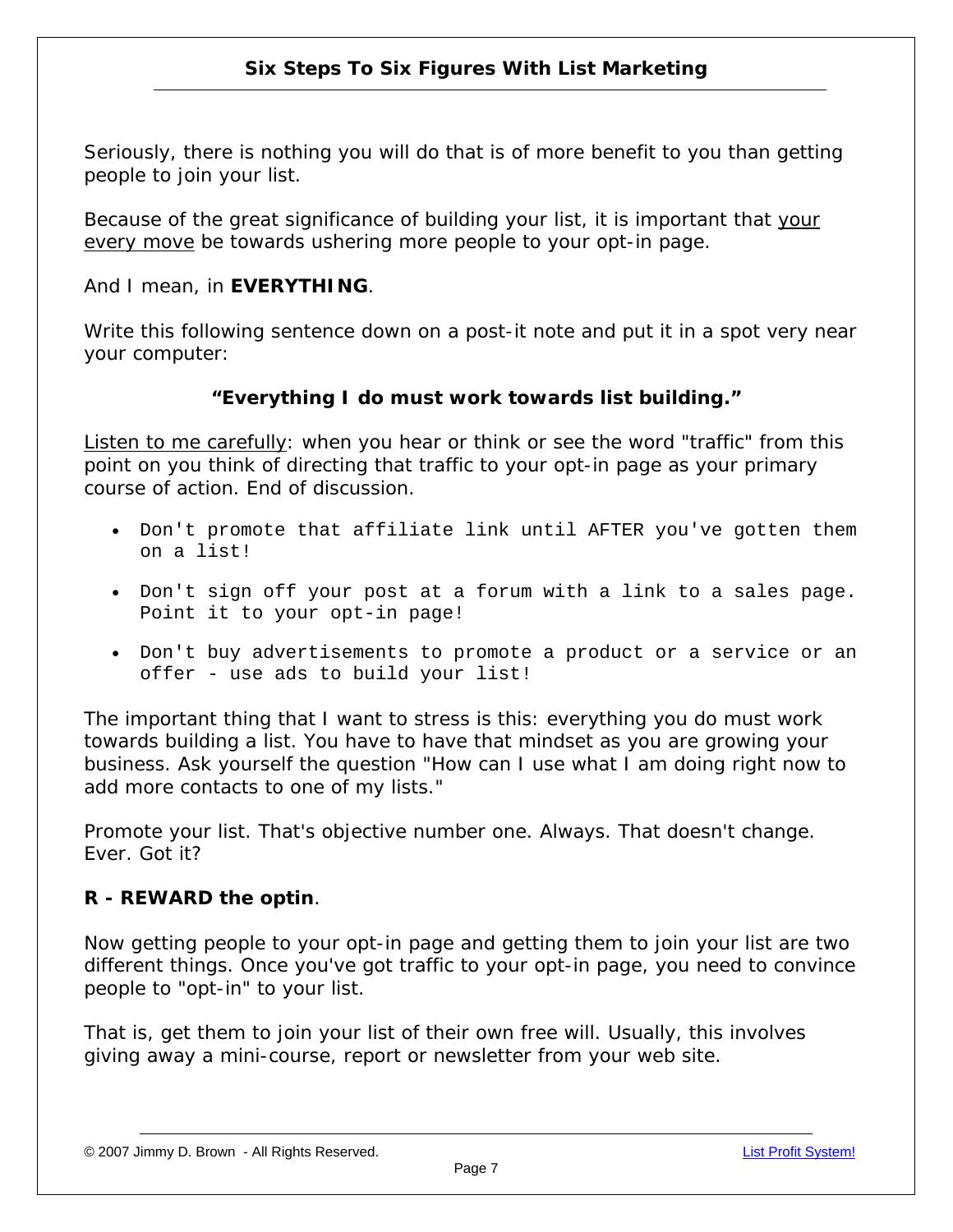All you need is..

- An Attention Grabbing Title. (I wrote a lesson once to offer as an incentive to get people to join my list. I could have chosen "*4 Keys to Successful Email Promotions*" for that article, but is that as attention-grabbing as the one I went with ... "*How to Pull in As Much Profit As Your Wallet Will Hold From Opt-In Lists*"?)

- A Handful of Bulleted Benefits. (A short list of 4-6 desirable things subscribers will learn if they join your list. Think "*what's in it for me?*")

- An Opt-In Submission Form. (Your autoresponder system will provide this for you.) In the third lesson of the List P.R.O.F.I.T. System audio training, I'll talk more about designing your opt-in page, including WHERE your opt-in call to action should take place for best results. (In fact, I'm going to talk about how to get as high as 90% of your visitors to join your list!)

The important thing is to "reward the optin" - in other words, **give your visitors some compelling reason to join your list right now.**

That's a mouthful of a statement - and perhaps you didn't catch it all - so let me say it again in super slow motion...

- 1. Give your visitors
- 2. Some compelling reason
- 3. To join your list
- 4. Right now.

When people arrive at your site, they are skeptical. They've got their guard up. They're probably shaking their heads side to side before they even read your headline. They've seen it all before, and they've been punched in the mouth by every scammer out there. And they think you're next in line.

#### **You've got to convince them to TRUST you enough to let you into their lives enough to hand you their name and email address.**

And you've got about 60 seconds to do it.

So, "*give your visitors*" (Not even a HINT of you're selling something) "*some compelling reason*" (Anticipated results) "to join your list" (Proof of your claims) "*right now*" (A reason for urgency).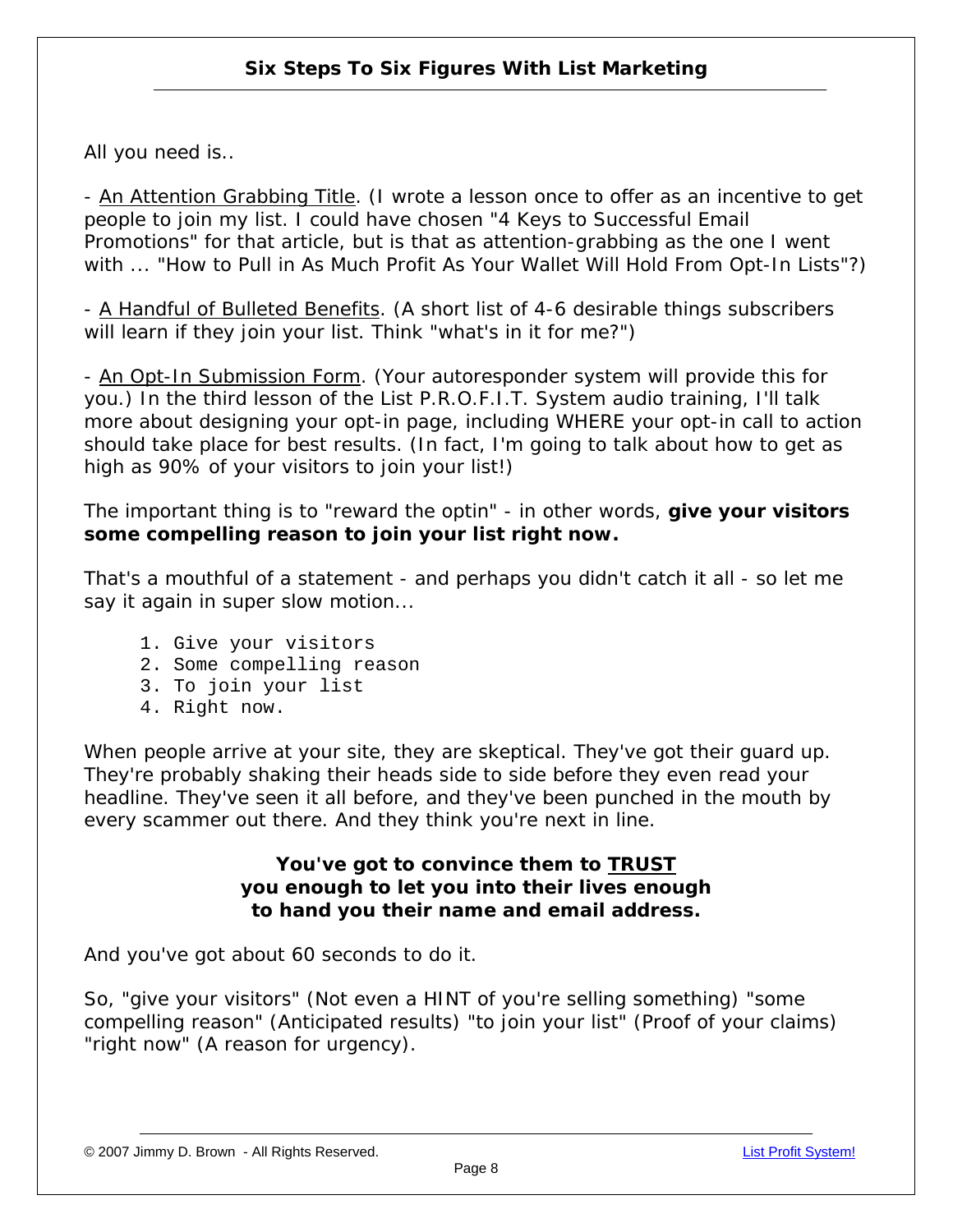That's what it means to "reward the opt-in".

And in lesson three of the **[List P.R.O.F.I.T. System audio course](http://www.infoprofitshare.com/go.php?offer=janu001&pid=6)**, I'm going to give you a step-by-step, detailed blueprint (I seriously could be selling this for \$27+) of exactly how to get people to join your list. I'll explain how to "give your visitors some compelling reason to join your list" in a simple way that you'll have up and running in half an hour tops.

That brings us to "O"...

#### **O - OFFER a proposal**.

Let me make a statement LOUD and CLEAR right here. (If you're a greedy, selfcentered, get-all-you-can-get, drain 'em dry kind of person, here's your warning to stop reading. Or, better still, keep reading 'cuz you probably need it)...

#### *There are many ways to profit from your list while providing a valuable service to your list members.*

In other words, being a list owner is SO MUCH MORE than just firing out offer after offer. I am sick and tired of seeing "*offer harlots*" out there who lure people onto a list only to promote a new offer every single day to unsuspecting people.

Sure, adults are adults and they've got the good sense to unsubscribe anytime they want and move on to something else. But, all too often, inexperienced folks get sucked in by the smooth talker with the marketing mumbo jumbo and they hit "*unsubscribe*" **well after they've maxed their credit cards.**

Listen, I'm all for making money. I've got a beautiful home. I drive a BMW Roadster Convertible. I travel a lot. I'm all for making money. *But NOT by tricking, cajoling, misleading or manipulating others at a breakneck pace of an offer an hour*.

There's a point to this, so stay with me.

The "O" in the system is "*Offer a proposal*". Sometimes that will be a solo mailing for an offer. There's nothing wrong with that. As long as you're not constantly telling your subscribers "*you gotta have this*" and *"you gotta have that*" and "*this is the best thing I've ever seen*" every fifteen minutes, I've got no problem with your approach to email marketing.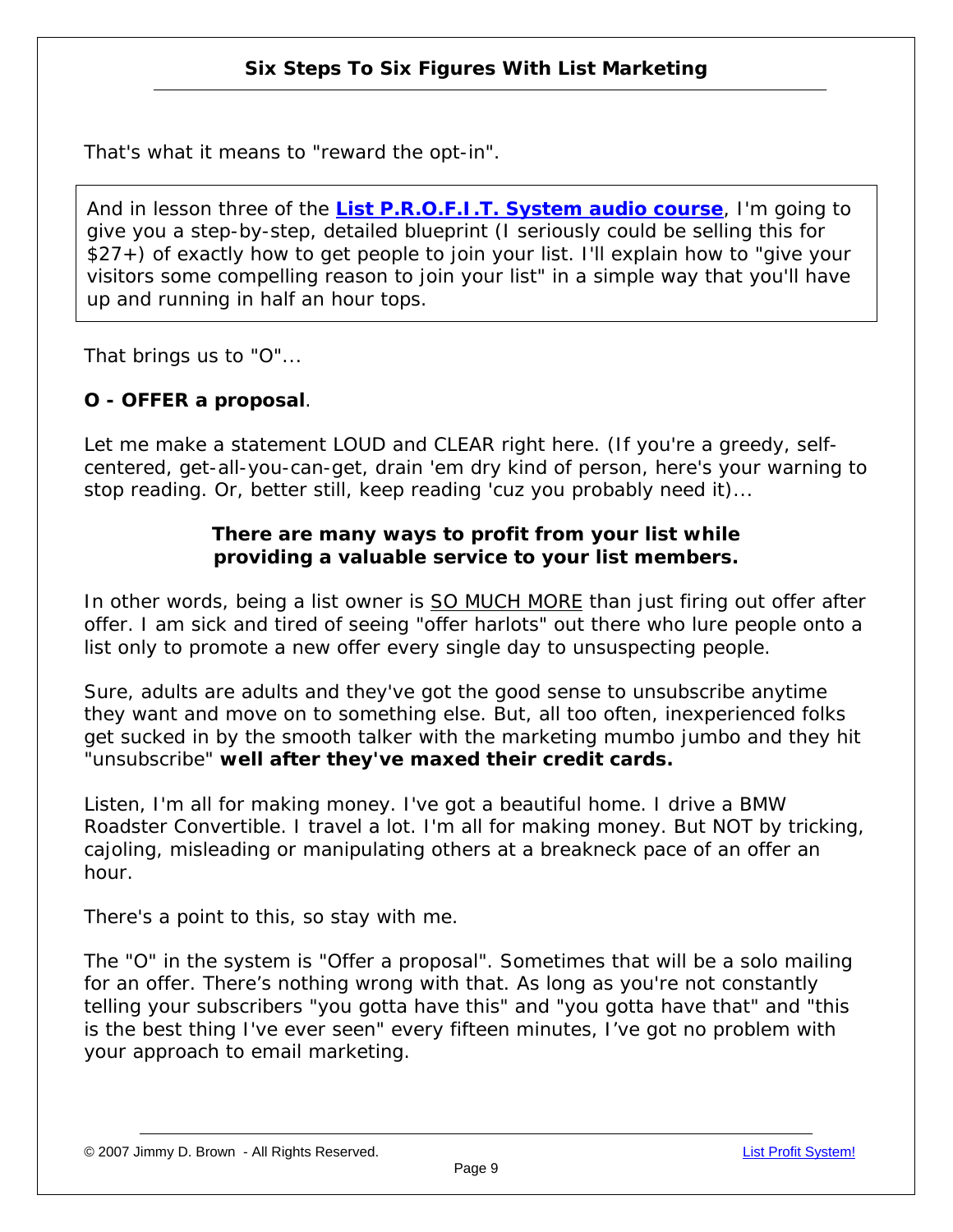------ Sidebar ------

Let me point out something to YOU as the list owner. If you become an "offer harlot" (Someone who does nothing but blast out offer after offer to his or her list just to make money - in most cases, having never used the product or service offered themselves) sooner or later you'll find that you don't have a list.

Trust me here. Not only do you do your subscribers a disservice, but you harm yourself financially by ruining your reputation and running your list into the ground until it's no longer a viable asset for you.

------ Sidebar ------

BUT, learn this: I said offer a "*proposal*". There are MANY ways to make money from your list that don't have anything to do with "buy this, buy this". In fact, quite a few of them are actually BETTER generators of revenue.

Let me just give you a quick example:

Let's suppose you're getting ready to begin working on a new product. Think of all the ways your list members could be beneficial to you in just this one example alone...

- They could advise you on what "topic" to focus on in creating your product. (What better indicator of a product to create than the very list of folks who are most likely to buy it from you?)
- They could submit their "most asked questions" for you to answer in your content. (Again, giving you greater opportunity to sell the completed product - AND helping you actually outline the product.)
- They could participate in the content creation. (By submitting their "top tips". Some could be interviewed if they have experience. Some could be guinea pigs to try out your system. Some might have talents such as editing and proofreading and formatting and graphic design they would be willing to exchange for a copy of the completed product. Etc.)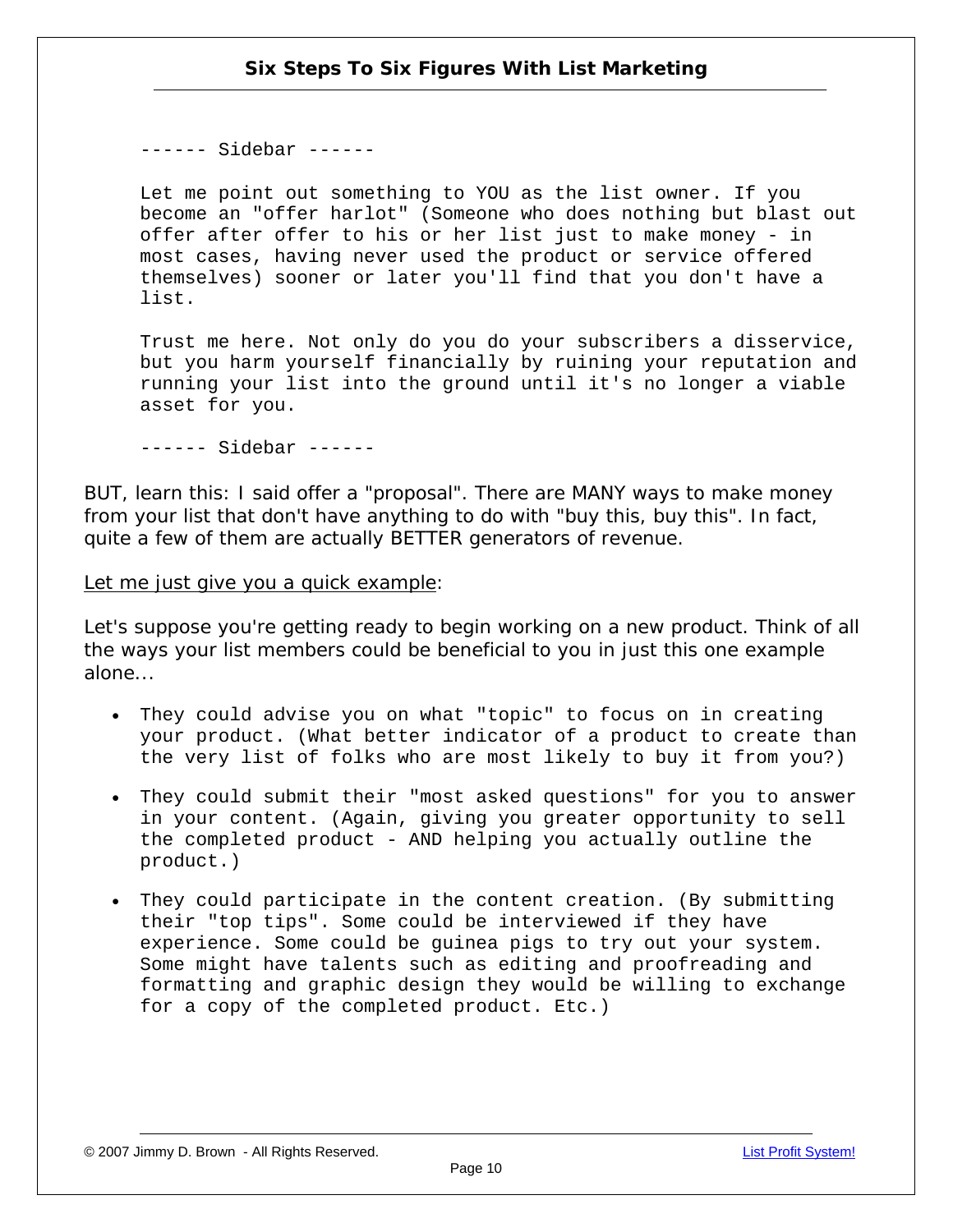- They could offer testimonials. (Offer a review copy to the first 20 who respond. Or, send out a free copy email to the first 20 on your list. Get their testimonial and add it to your salespage or send it to your list.)
- They could become partners on launch day. (It could be as simple as mentioning your course to folks in their favorite forum to a full blown affiliate attack.)

And those are just a few ideas for one specific function.

#### **Very few people understand the tremendous value in their list.**

Very few people get that. They think they do, but they really don't. They see it primarily as a list of *"potential customers*". Your list is so much more than that. It's an entity of its own. It's a network of influence that can **create fame and fortune for you** if you tap into its almost magical powers. It's a machine that just needs you to treat it appropriately and set it into motion.

There are many, many ways to make money from a list without sacrificing your integrity or the well-being of your subscribers.

In lesson four of the **[List P.R.O.F.I.T. System audio course](http://www.infoprofitshare.com/go.php?offer=janu001&pid=6)**, I'm going to share with you one simple thing you can do with your list that will skyrocket your profit greater than anything else, second to none. It is simply **THE BEST WAY** to make money from a list and it has absolutely nothing to do with trying to sell them something. So, that's coming. You're not going to want to miss that.

But, there's even more to the system...

#### **F - FIXATE attention**.

When your emails successfully arrive at the inboxes of your subscribers, another task awaits - *getting them to actually open your message and read it.*

This is going to depend upon your "*subject line*". It is paramount that your subject line be intriguing enough to convince your readers to stop what they are doing and take a look inside.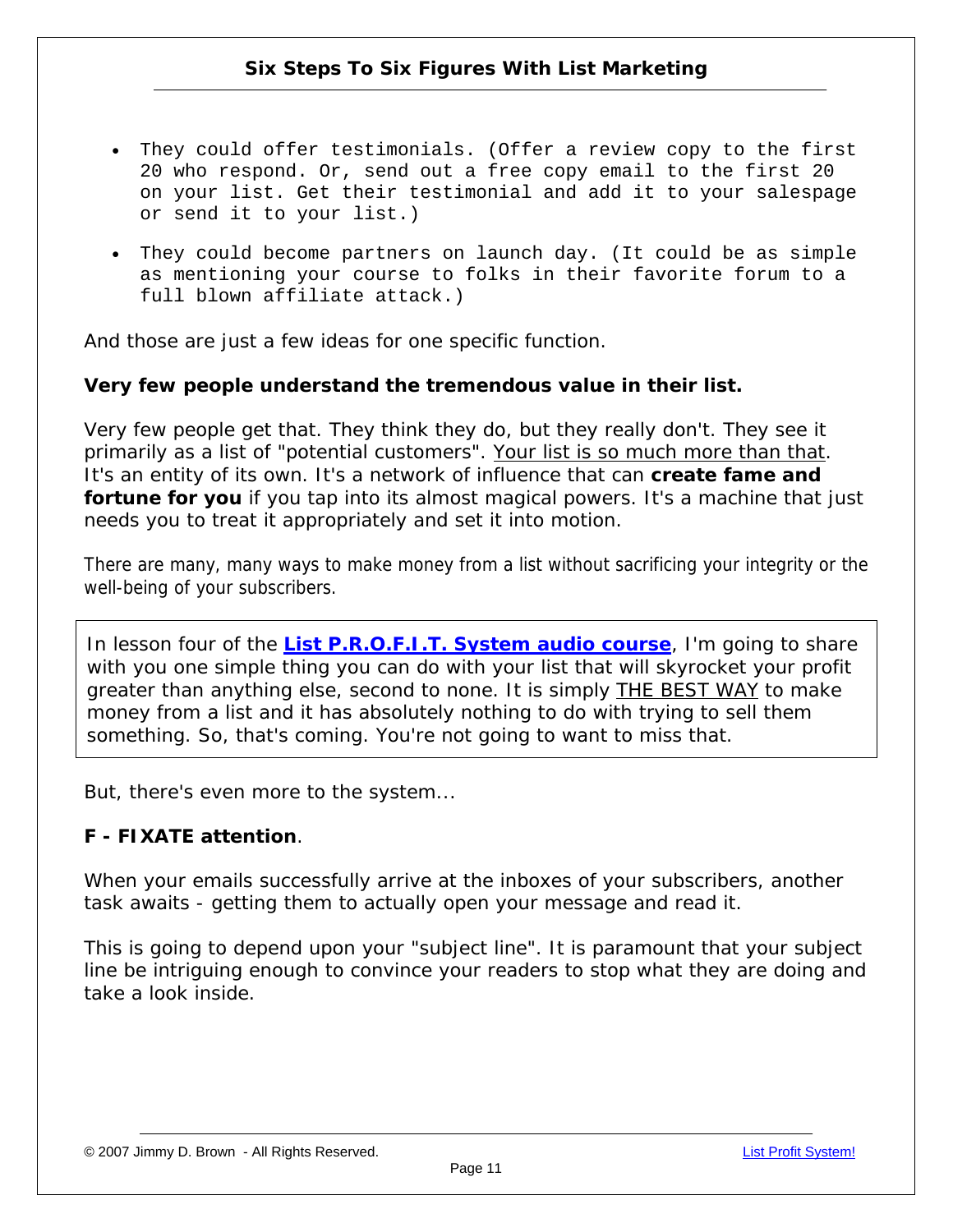One way to get this done is to **create a swipe file of email subject lines** that have convinced YOU to read the messages and then modify those subject lines for your own use.

Ex. I received an email that had the subject line of "*This affiliate tip is almost too easy*" that caught my attention and forced me to read the associated message.

This subject line could easily be used in a variety of different niches...

- This dieting tip is almost too easy
- This time management tip is almost too easy
- This marriage saving tip is almost too easy

In just about anything that has to do with "*marketing*" of any kind, one of the recommendations that you hear over and over again is to "*create a swipe file*".

In other words, create a file of examples and case studies and exhibits of other successful ads, headlines, testimonials, guarantees, claims and so forth.

The idea is to build a file of the best examples you can find to refer back to when creating your own ads. You would use the swipe file to generate ideas and even modify for your own use.

You've probably already heard this before, right? Well, what you haven't heard before is what I'm about to tell you.

Revealed: I've got a simple little technique that you can begin using right now and build a huge swipe file in 48-72 hours automatically without spending a penny. (I first shared this in my ground-breaking course, *Subject Line Secrets*. **[Click Here](http://www.infoprofitshare.com/go.php?offer=janu001&pid=2)** for details on the course.)

- 1. In fact, you'll be able to create a swipe file of the best email subject lines from the top marketers in the world! You'll be able to see exactly what the best of the best marketers are doing with THEIR email subject lines to learn from what they DO, not just what they SAY.
- 2. You can also see how niche marketers in all walks of life are using email subject lines to convince non-marketers like "70 year old grandmas who love gardening" to open up their email messages and read.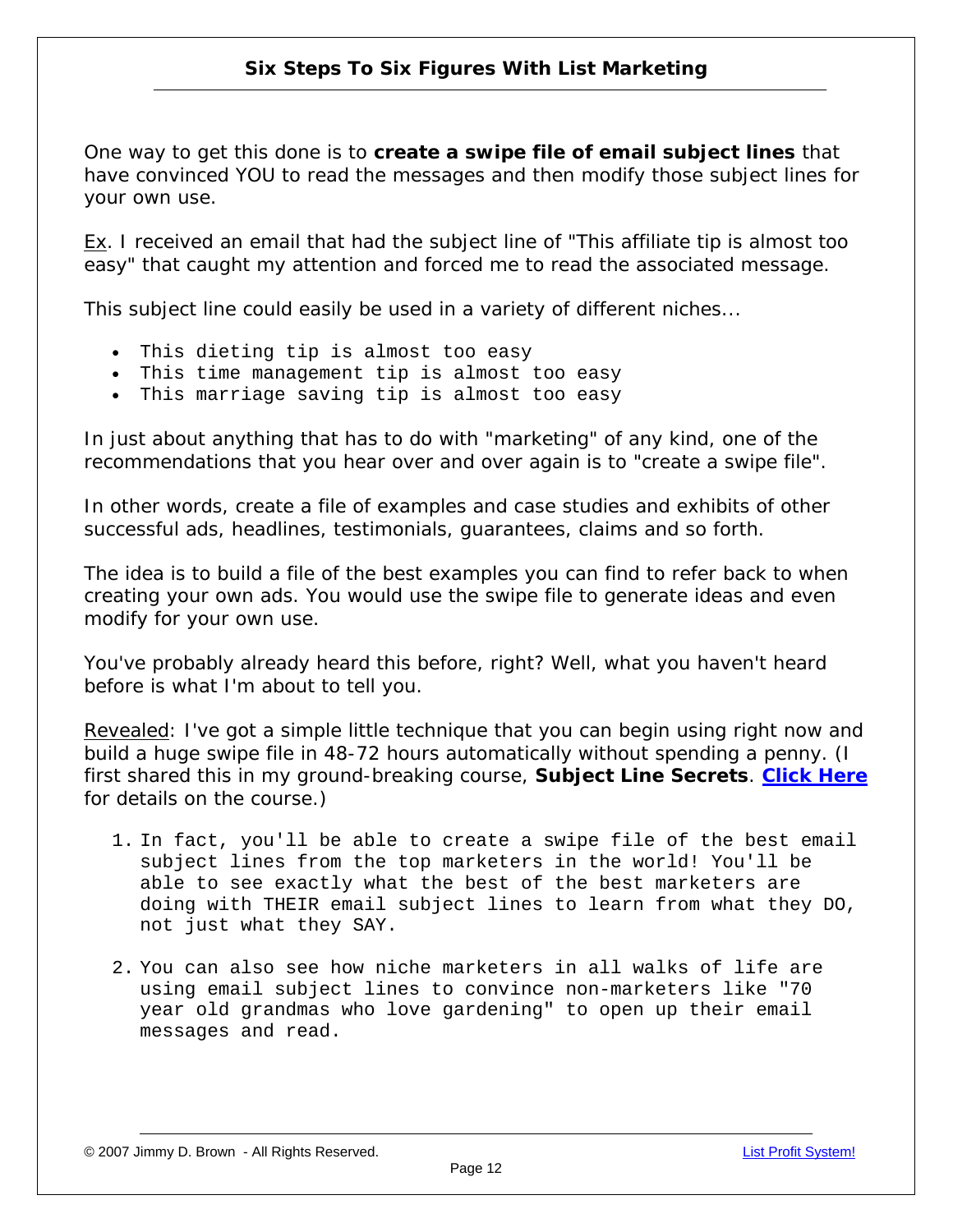3. Finally, you can "spy" on your competition and see how they are using email subject lines to tap into the same exact target audience that you are focusing on in your own email marketing.

And, all the while, you'll be building a large database of the best email subject lines on the planet to use in generating ideas and spinoffs for your own campaigns.

Sound good? I'm telling you the truth. This one single tip right here is worth a fortune.

**Here it is**: Go to **Hotmail.com** or **Yahoo.com** and get a free email account. You will NOT want to use your regular email address for this.

Sign up for a free email account and then join DOZENS, even HUNDREDS of lists in every imaginable topic. Start with marketing lists. Then, join lists in as many different niche topics as you can think of, especially those you are interested in. Find your competition and join their lists.

- 1. Join newsletters.
- 2. Subscribe to ecourses.
- 3. Opt-in for free reports.
- 4. Register for free telesminars and webinars.
- 5. Register for free prizes.

Of course, you can find various lists to join by searching for "Keyword + newsletter" such as "marketing newsletter" or "dieting newsletter". Or, use the variable of "ezine" such as "travel ezine". You can also search for lists to join at various ezine directories online which you can find through **Google.com**

*A couple of other places that I recommend you look are the Clickbank marketplace and Google Adwords. The reason being is because you'll find a lot of different niches where MARKETERS are actively working and THEY almost always offer lists at their sites.*

Now, after you join as many lists as you can - again, using the free email address - you login in a few days, and you'll have dozens upon dozens of emails waiting in your inbox.

**Look for the subject lines that get YOUR attention**. Look for the subject lines that make YOU want to open up and take a look inside. Look for the subject lines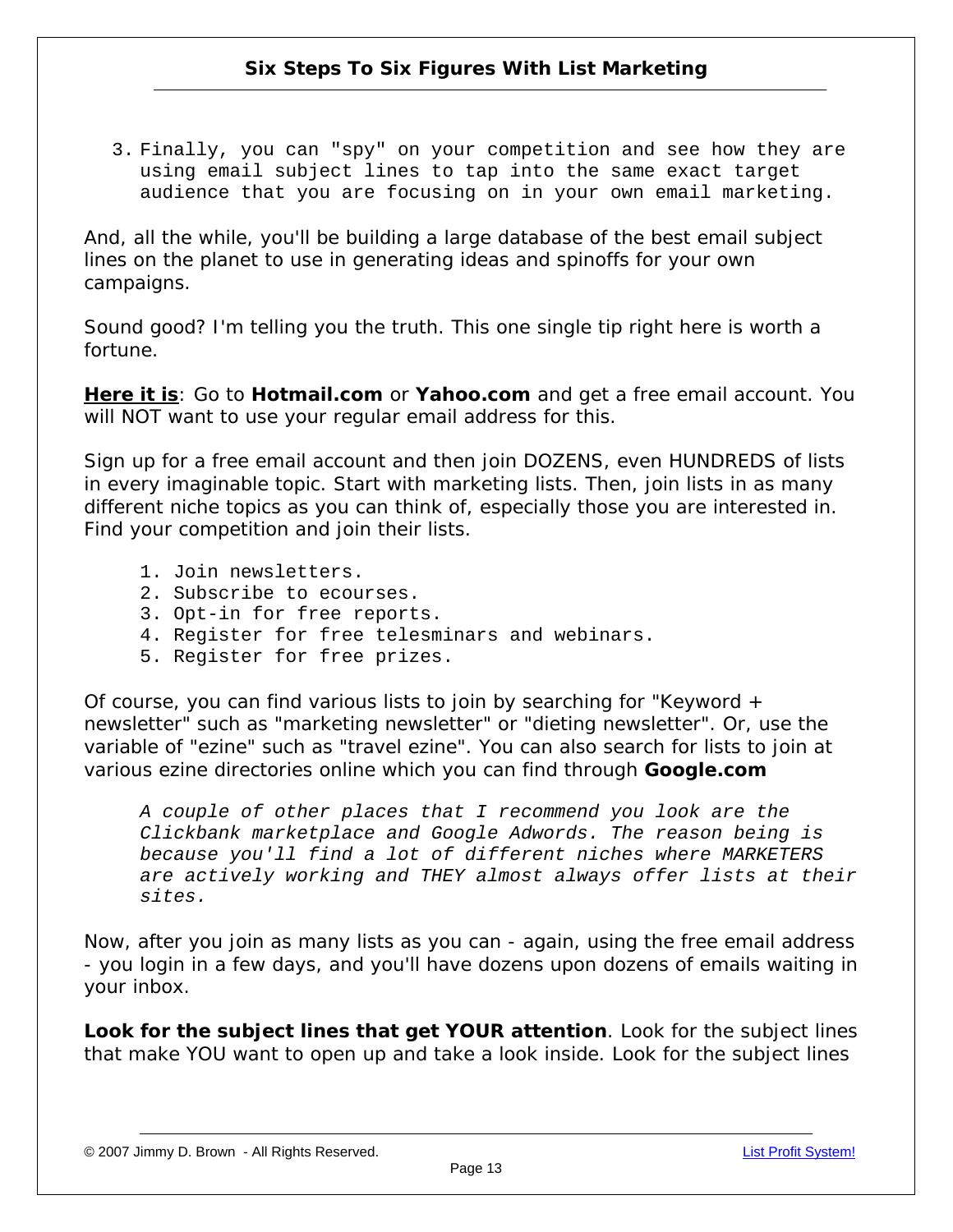that create curiosity and are irresistible. Store those in a folder on your computer and delete everything else.

Once a week or so, log in to your free email account and do the same thing again - look for the best subject lines. In just a few days you should have as many compelling subject lines as you can possibly want for your swipe file.

#### **Print them out, put them into a folder and you've got a tremendous resource compiled from the sharpest marketers in the world right there at your fingertips anytime you want to fire out a mailing to your own list.**

Use your swipe file to generate ideas and variations for your forthcoming messages. I'm being honest with you, this is THE best way to get a free email marketing education in the art of crafting great subject lines -- by observing what other successful list owners are doing and then modeling your own email campaigns after theirs.

Now, having said all of that, in lesson 5 of **[List P.R.O.F.I.T. System audio](http://www.infoprofitshare.com/go.php?offer=janu001&pid=6)  [course](http://www.infoprofitshare.com/go.php?offer=janu001&pid=6)**, I'm going to share a simple idea that I found out about literally by "accident" that gets subscribers to open email messages EVERY TIME it is used. Seriously, I get the most action from emails that I use this particular strategy on than I do any other mailings.

(Note: So, why don't I use it every single time I do a mailing? Simple: It would stop working if I beat it to death. I use it for those emails which are especially important to me that I really want a great response to - and I pull out my secret weapon to blow away the competition.)

I'll share what it is and how YOU can use it (for free) to see your most important mailings get the maximum results.

Now, on to the "I" of our system...

#### **I - INITIATE a response**.

When you have convinced your subscribers to open your email message and read its contents, you gotta get them to respond.

You want them to take action. Click a link. Go somewhere. Ultimately, do something that's going to make you money.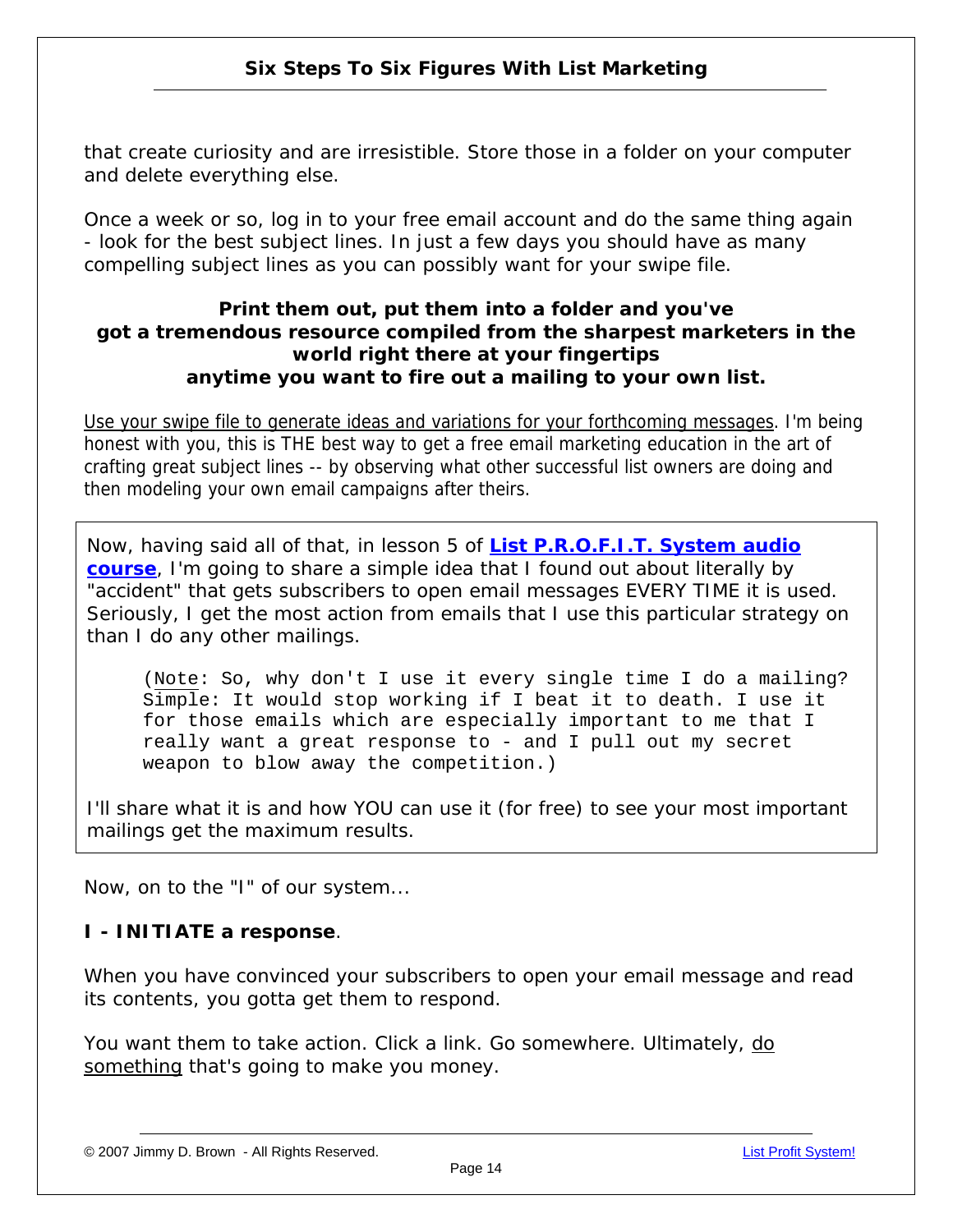One of the best ways to accomplish this is summed up in a simple catch phrase I've been teaching for years: "*useful, but incomplete*".

It simply means this: your messages must provide content that is "*useful*" to your subscribers (otherwise, they'll unsubscribe faster than you can say "*oops*"!), but is also "*incomplete*" in that there is some additional offer that could enhance or maximize that content.

**Example**. You might write an article that shares "*7 Ways to Profit With Autoresponders*" to send to your list. That's "*useful*" information to those who are interested in that particular topic. It's also "*incomplete*" because they need an autoresponder service to put the information into action. That's your cue to promote your recommended autoresponder service.

Now, we're going to talk a bit more about "*useful, but incomplete*" in the sixth lesson of this series as I give you a crash course in "*email copywriting*" that's never been shared before anywhere publicly.

People often ask me how I get such great results from my mailings.

Trust me, it's not that I have a watch swinging back and forth to get you in some kind of hypnotic trance. It stems from "*useful, but incomplete*" and involves a very specific (but simple) email copywriting formula that I have been using successfully since 2000. We'll talk about that in lesson six.

For now, I want to quickly mention something that's oftentimes talked about - but not really. It's sometimes said out loud but only for appearance purposes. Some folks will say aloud, "*Give your subscribers real value*" while quietly passing you a note under the table that reads, "*I'm just saying that so they feel good. Sell to them, sell to them, sell to them!*"

If you want anything out of your list, you've gotta put something into your list. And that is "*value*". By the time you finish this course, I'll guarantee you that you'll be ready to buy whatever I ask you to buy. Why? Because you'll KNOW beyond a shadow of a doubt that I have provided useful information to you. You'll be genuinely moved by my sincere effort to give you quality lessons, and you'll reciprocate by spending a few bucks with me.

*(Or, you're a freebie seeker and you'll never buy from me or anyone else and you'll wonder why no one is buying from you.)*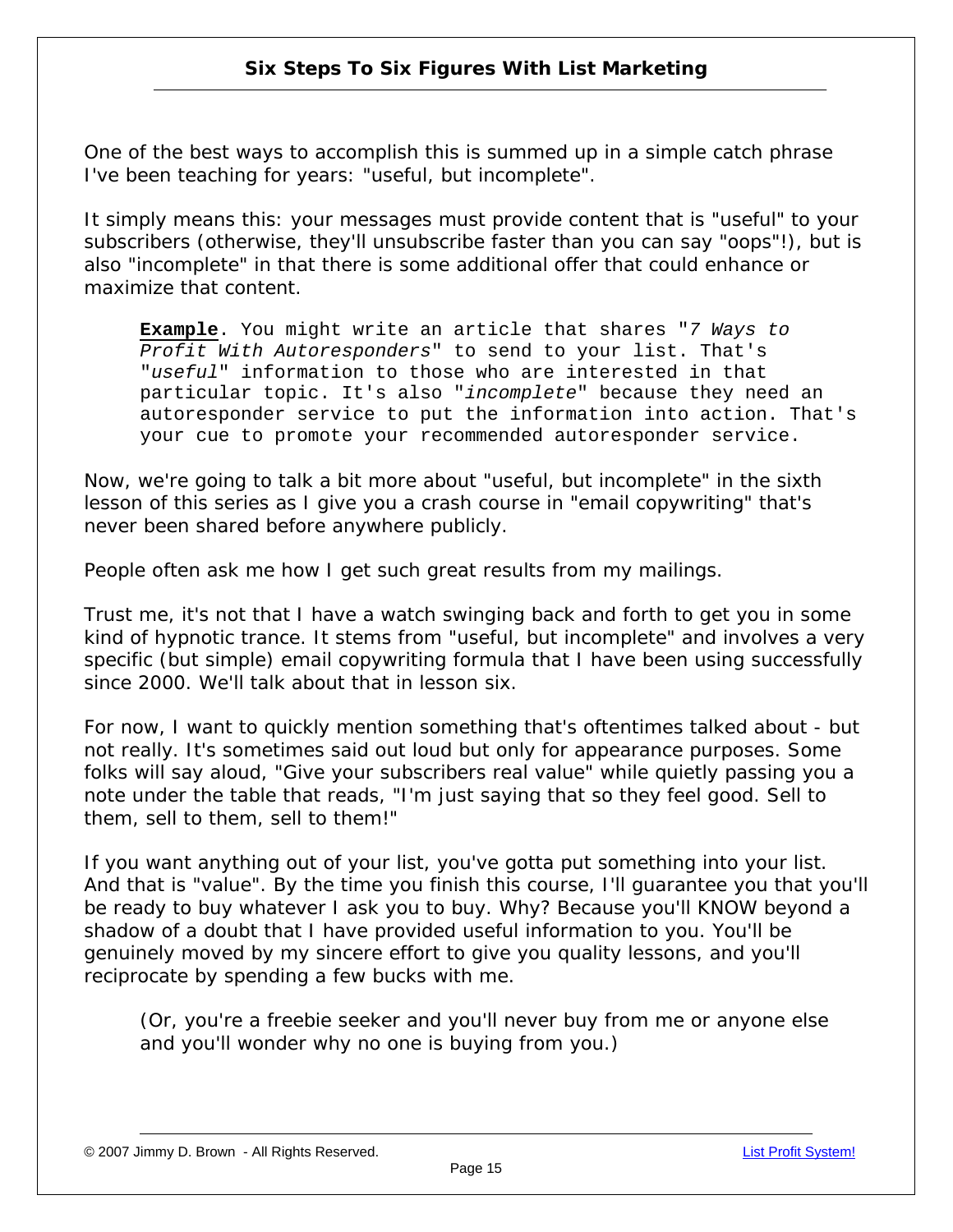If you learn nothing else from this lesson, learn this –

#### *The real secret to getting staggering results from your email marketing is to make a difference in the lives of your list members by giving them something they can use.*

When you provide valuable content and resources that your subscribers see results from, you won't be able to stop them from taking actions that make you money.

It begins and ends with your commitment level to them. It begins and ends with what you can do for them, not what they can do for you.

Seriously, you build loyalty by providing value to your subscribers. If they're able, they'll buy. If they can't buy, they'll participate in your project. They'll answer your surveys. They'll defend you at the forums. They'll recommend you when they can. They stay subscribed long after they've hit the "remove" link on other lists. They'll be loyal. And you can't put a price on loyalty. Making money is on autopilot when you have your subscribers' loyalty.

Let me give you a quick example: When everyone is buzzing about a new big product release in the internet marketing world, I actually have people come to me and say "Jimmy, what's your affiliate link. I'd like to buy it through you." Why would someone go out of their way to buy from me - without me even asking? Because they're loyal. And why are they loyal to me? Because I've been loyal to them in providing useful content lesson after lesson.

See how to *"I - Initiate a response"?* 

If you've been paying attention, you'll see that I just gave you a tremendous clue to getting people to respond. If you weren't paying attention, re-read this section where I talked about providing "*Value*".

Don't move on to the final step in the system until you've figured out "value".

On to "T"...

#### **T - THWART the filters**.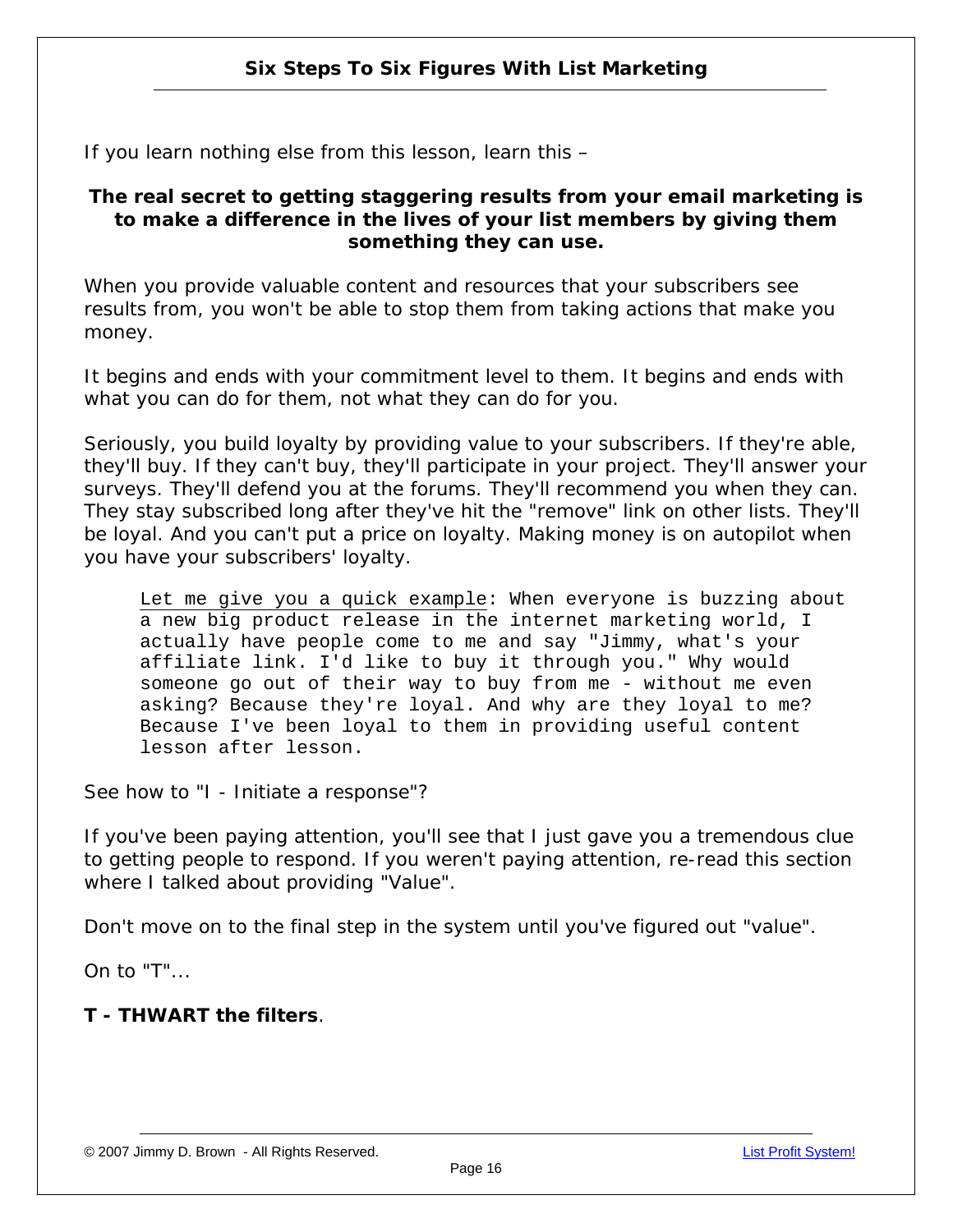You've done a lot of great things so far. You've got people to your site. You've convinced them to join. You've prepared a proposal. You've crafted a great subject line to get them to open up and read. You've got something inside the email that will get them to take action.

What happens if they never see your email at all?

There are three forces working against every single mailing you send out to your list:

- 1. SPAM filters and their "false positives." Here's the big one. A recent study shows that as high as 46% of permission-based email messages are being BLOCKED by the Top 15 ISPs in the country. The problem is generally what is referred to as "false positives". You send a mailing. The ISPs SPAM filtration system recognizes a word in there (as simple as "free") and determines your email must be SPAM and automatically deletes it. It doesn't matter that the subscriber requested it. They never even see it.
- 2. Subscribers and their "mass deletions". Of the increasingly small number of email messages that actually do make it into the inboxes of the recipients, another challenge awaits. It's what I call "mass deletions". All of your subscribers have likely done it at one time or another. They check their email. There are fifty messages sitting there and most of them are SPAM. They quickly scan them, select a group of them and hit DELETE. And, in the process, your legitimate email that they requested is accidentally deleted with the SPAM messages. You made it to their inbox, but they never even see it.
- 3. Competitors and their "constant mailings". If your email message is lucky enough to make it past the SPAM filters and past the accidental deletions, you've got yet another problem. This time it's your competition. See, you aren't the only one sending out mailings to John Q. Subscriber. Your competition (even if it's not PRODUCT competition, it's TIME competition!) is also trying to get their attention. And, here's the thing: your subscriber only has so much time in his day. He is only going to read so many emails before he moves on to something else. Will it be your email, or your competition's email?

It is estimated with some lists less than 10% of your subscribers are actually reading your email messages!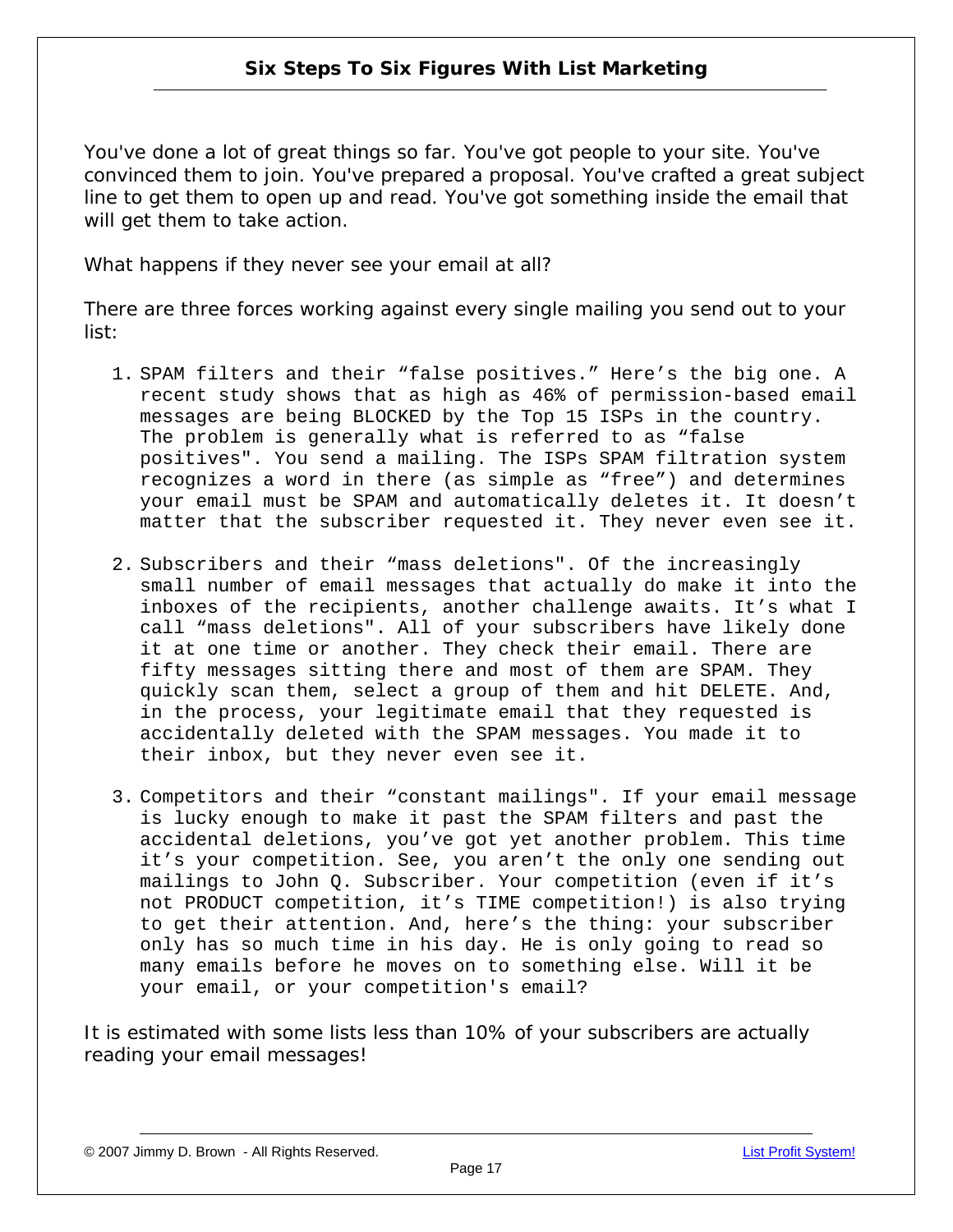You simply must get your messages delivered or no one benefits.

In lesson seven of the **[List P.R.O.F.I.T. System audio course](http://www.infoprofitshare.com/go.php?offer=janu001&pid=6)**, I'm going to share with you a **tremendous method** for getting your messages delivered properly. I'm going to show you how to *beat the filters, beat the mass deletions and beat your competition.* It's absolutely critical that you put that lesson into practice regardless of what you do with the other information I'm sharing. If your messages aren't delivered, you've wasted your time.

Now, I'll give you just a couple of quick pointers here in this overview lesson to get you started.

One thing you'll want to do for certain is check your SPAM rating to make sure it's in an acceptable range. Most of the better autoresponder services offer this feature for you.

If yours doesn't, you can use the free tool at **<http://spamcheck.sitesell.com/>**

Just changing a few words here and there can make a HUGE difference in whether or not filtration systems perceive your messages as SPAM. It's the best 5 minutes of your email marketing you'll ever spend. Check your rating and make appropriate adjustments.

You can also do things like...

- Get your subscribers to "approve" mailings from you.
- Authenticate yourself as a legitimate mailer when you receive a "response challenge" from protection services such as Spam Arrest.
- Use alternative formats of your email messages such as "downloadable email messages" in PDF format. (Free report available in the mini-course at **[www.GetEmailResults.com](http://www.infoprofitshare.com/go.php?offer=janu001&pid=3)**)

I've just handed you the exact system I use for creating "*six figures in six steps*" from email marketing. I call it the **List P.R.O.F.I.T. System™.**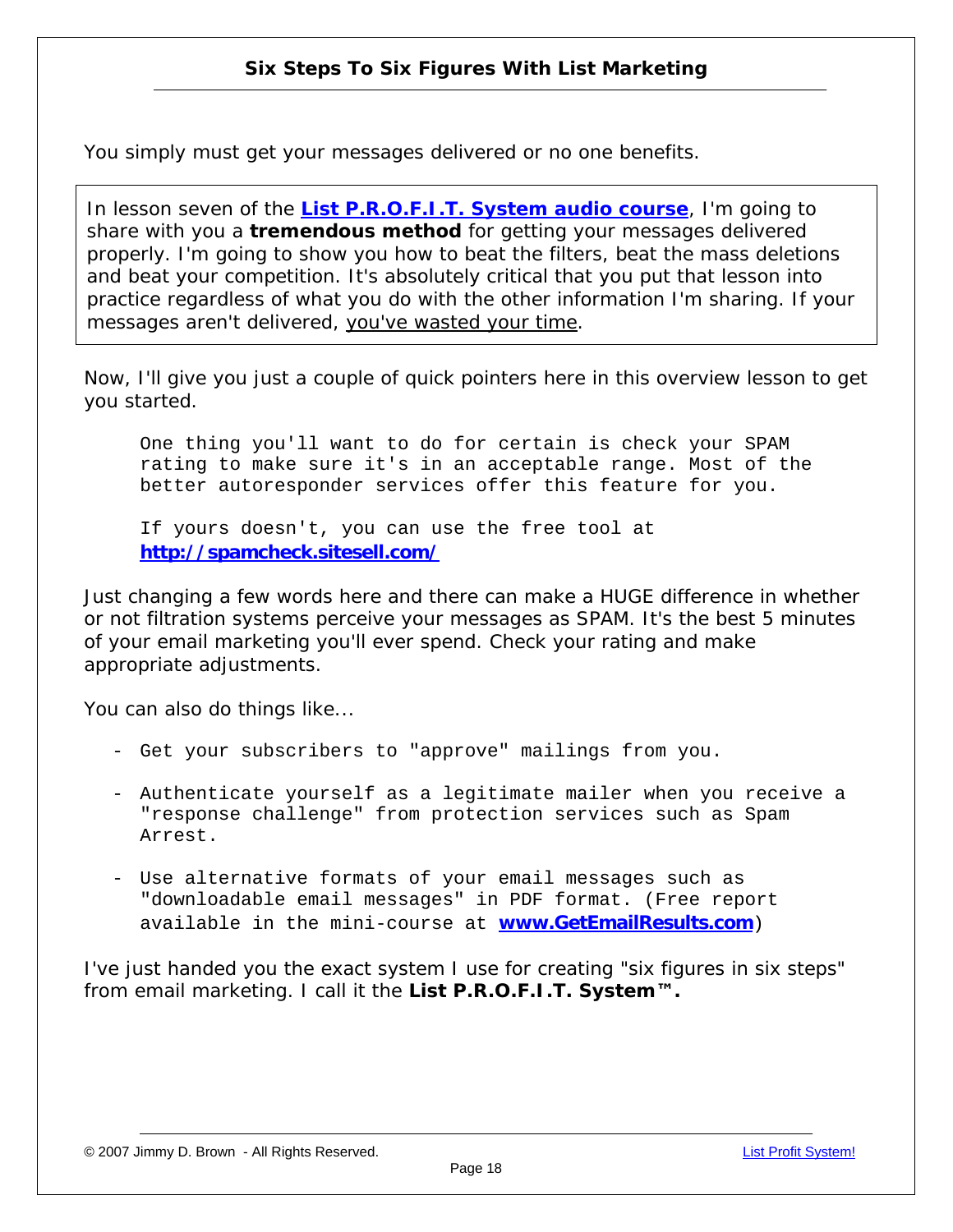#### **The Results Are Worth Getting Excited About!**

I've seen some **phenomenal results** from using the "system". Here's a quick look at a few hours of new subscribers for just ONE of my many opt-in lists...

| Aweber                   |                                  |
|--------------------------|----------------------------------|
| g From<br>ħ              | Subject                          |
| L)<br>Jos¶               | AWeber profitpullers.adcategory; |
| brenda<br>⊖              | AWeber profitpullers.adcategory: |
| A<br>Renzo               | AWeber profitpullers.adcategory: |
| ⊖<br>Jan                 | AWeber profitpullers.adcategory: |
| A<br>Jan                 | AWeber profitpullers.adcategory? |
| Frank <sup>9</sup><br>A  | AWeber profitpullers.adcategory: |
| <b>MISTER</b><br>⊷       | AWeber profitpullers.adcategory: |
| A<br>Bill 10             | AWeber profitpullers.adcategory: |
| ⊖<br>rosyid              | AWeber profitpullers.adcategory: |
| Catherine,<br>⊶          | AWeber profitpullers.adcategory: |
| A<br>Monica              | AWeber profitpullers.adcategory: |
| A<br>Leong               | AWeber profitpullers.adcategory: |
| David<br>A               | AWeber profitpullers.adcategory: |
| Barbara<br>A             | AWeber profitpullers.adcategory: |
| A<br>m                   | AWeber profitpullers.adcategory: |
| A<br>Teri                | AWeber profitpullers.adcategory: |
| Vieckthor<br>A           | AWeber profitpullers.adcategory: |
| ⊖<br>Anna                | AWeber profitpullers.adcategory: |
| Jack<br>A                | AWeber profitpullers.adcategory: |
| Linn<br>A                | AWeber profitpullers.adcategory: |
| Micheld<br>⊖             | AWeber profitpullers.adcategory: |
| ROBERT.<br>⊶             | AWeber profitpullers.adcategory: |
| Pavel<br>A               | AWeber profitpullers.adcategory: |
| ⊖<br>Marty               | AWeber profitpullers.adcategory: |
| A<br>Marka               | AWeber profitpullers.adcategory: |
| Daniel<br>⊶              | AWeber profitpullers.adcategory: |
| <b>Bob</b><br>A          | AWeber profitpullers.adcategory: |
| John <sup>8</sup><br>6-1 | AWeber profitpullers.adcategory  |
|                          |                                  |

Of course, if you're building a list to make money, then the number of subscribers doesn't mean a thing. It's all about converting your list into cash - which is exactly what the "system" has allowed me to do.